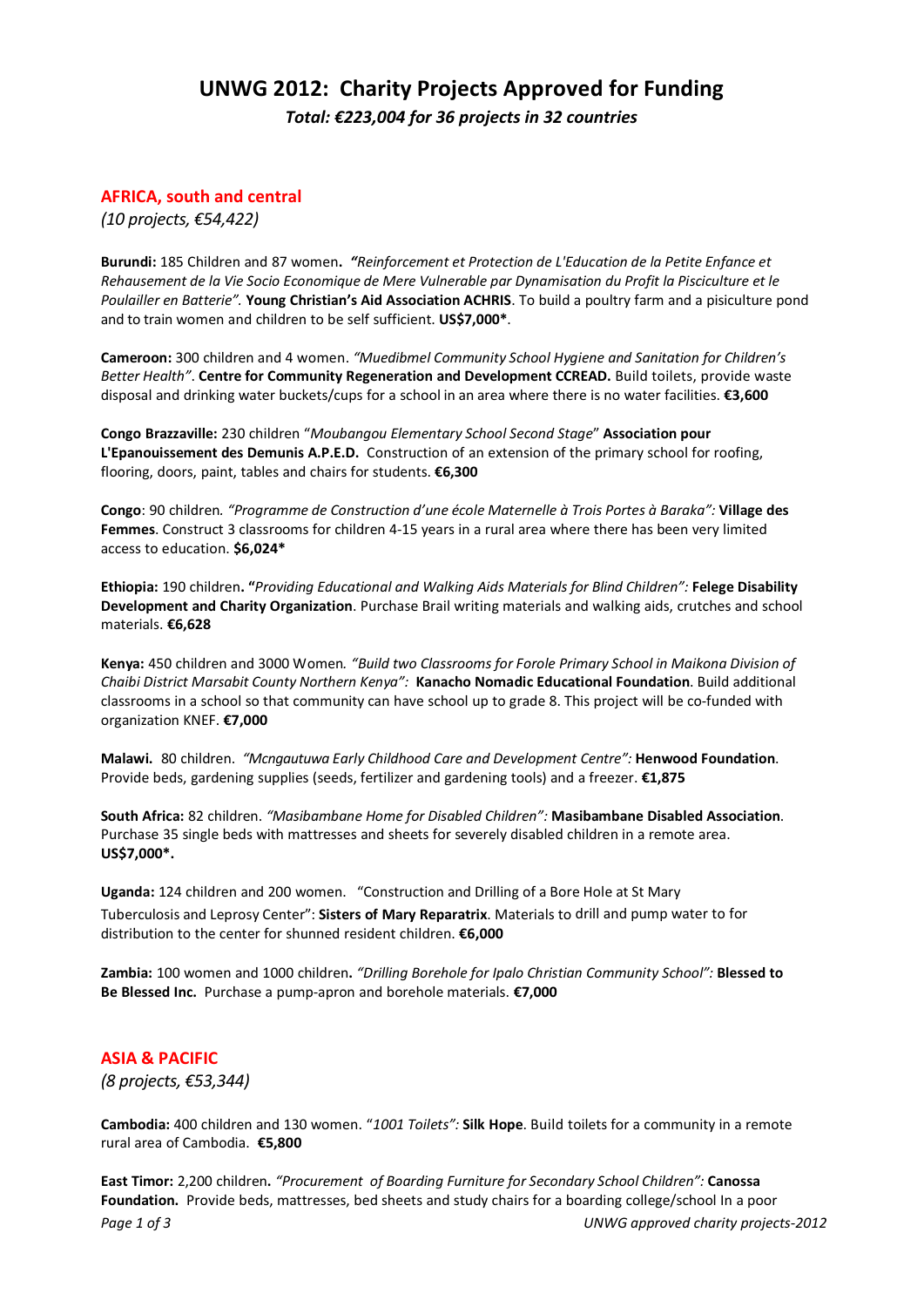remote area of East Timor. **US\$8,730\*.**

**India:** 550 children. *"Construction of Small Medical Center for Poor Children of HIV/AIDS and Leprosy Affected and Poorest Families":* **Victory Rural Development Society (UK)**. Build a small medical facility for affected children. **€7,000**

**India:** 1,427 children. *"Sanitary Block for Government High School Students of Andhra Pradesh, India":* **HOPE‐ Humanity Organization for People Empowerment Network.** Women and children are being harassed and raped as they go to fields for toileting. A toilet block will be built to give privacy and protection for women. **€7,000**

**India:** 480 children. "*Vocational Training Center":* **Unique Popular Charitable Association for Rural Sector‐ UPCARS**. Funds will be used to help deaf and mute children. Materials for building a workshop and sewing machines, stone carving tools and materials, papier‐mâché and painting materials. **€6,860**

**Myanmar:** 3000 women and 1000 children. *"Proposal on Building of a Community Library";* **Nargis Library Recovery Foundation (USA) & Myammar Book Aid and Preservation Foundation (Myanmar).** Funds for development of a community school library. **€7,000**

**Nepal:** 40 children. "*Support for Distressed Children":* **Shtrii Shakti**. Textbooks, school support materials and a solar water filter will be bought. **€5,700**

**Vietnam.** 120 children. "*Surgical Operations on Physically Disabled Children and Training on the Job of Local Doctors":* **Child Surgery‐Viet Nam Foundation.** Local doctors and specialists will perform necessary operation on disabled children. **€7,000**

### **AUSTRIA**

*(2 projects, €14,000)*

**Austria:** 300 children/year. *"Sunshine Island":* **Salzburg Kinderkrebshilfe** Provide a ceramic oven for Children with cancer during summer therapy/wellness program**. €7,000**

**Austria:** 90 children. "*Einrichtung Neues Schulhaus & Aquarium".* **Verin Karl Schubert Schule fur Seelenpflege‐ bedurftige Kinder und Jugendliche**. Provide outdoor table and chairs for school activities and for a therapeutic aquarium for 5/6 classroom. **€7,000**

### **CO‐ACTION**

*(2 projects, €13,632)*

Sri Lanka: 3500 children/year. "Optimizing the Care of Children with Cancer at the Intensive Care Unit of the *Paediatric Unit at the National Cancer Institute Maharagama NCI, in Colombo Sri Lanka"*. **International Atomic Energy Agency ‐ Programme of Action for Cancer Therapy, IAEA‐PACT**. Funding for a blood gas analyzer that will help doctors to detect progression of the disease at an earlier stage. **€7,000**

**South Sudan.** 200 women, 70 children**.** *"Assisting the Process of Prison Reform in South Sudan phase 111":* **United Nations Office on Drugs and Crime** ‐ **UNODC**. Equipment will be bought to facilitate hygienic conditions in the women's prison along with blankets and educational/health program upgrade**. US\$8,290\*.**

### **EUROPE**

*(7 projects, €39,625)*

**Armenia:** 150 children "*Child Care Center":* **Child Development Foundation**. Provide renovation and didactic materials for a center for children with mild to severe disabilities. **€3,585**

**Azerbaijan**. 200 children. *"Protecting Children from Violence: Rehabilitation Center for Children and Youth – Victims of Violence and Crime":* **Reliable Future Youth**. Purchase furniture and educational materials. **€3,234**

**Bosnia Herzegovina:** 40 children. *"Equipment for the First Early Intervention Center for Children with*